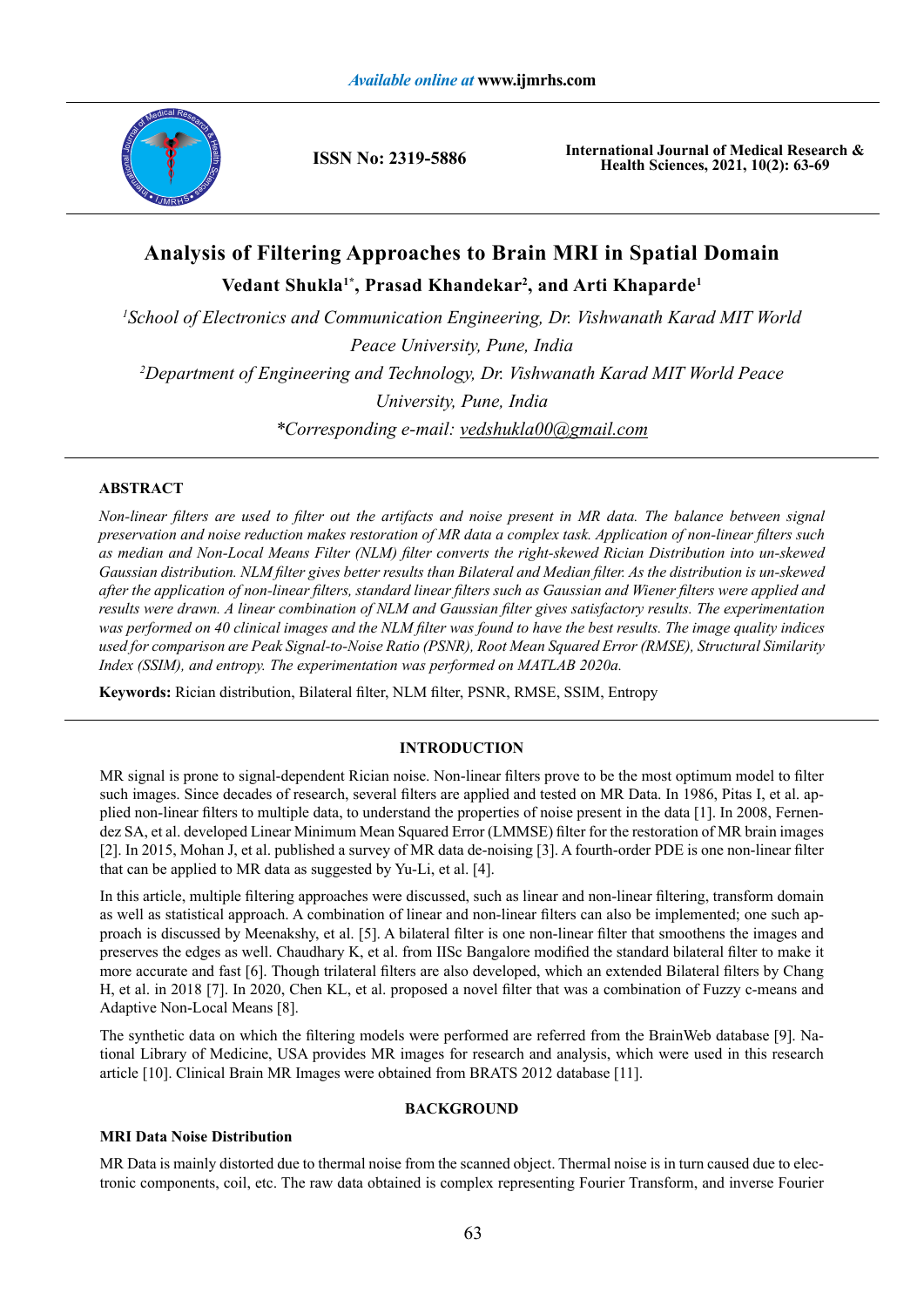Transform needs to be computed. The magnitude image is thus non-linear and the PDF of such images changes. The Probability Distribution Function (PDF) of a Rician distributed image is expressed as:

$$
\rho_F(M \mid A, \sigma_n) = \left[\frac{M}{\sigma_n^2}\right] \exp\left[-\frac{M^2 + A^2}{\sigma_n^2}\right] I_0\left(\frac{AM}{\sigma_n^2}\right) u(M)
$$

Here,  $I_0(\cdot)$  is the 0<sup>th</sup> order Bessel Function of the first kind and u ( $\cdot$ ) is the Heaviside step function.

# **Application of Standard Non-linear Filters**

Non-linear filters are applied to Rician distributed data. Some standard non-linear filters are the Bilateral filter, Median filter, and the Non-Local Means filter. Although the NLM filter should show better-filtering results, the distribution of the filtered image should be of importance. In Figure 1, the histogram of the Rician corrupted image and the median filtered image is shown. It can be observed that although the distribution in Rician corrupted image is Rician, the distribution of the median filtered image is Gaussian i.e. unskewed [7].

A similar change is observed in the distribution of in NLM filtered image as shown in Figure 1. Although the change in distribution occurs when input noise is high, hence it can be stated that the non-linear filters convert Rician intensity distributed data into Gaussian.



**Figure 1 Histogram of median filtered data**

### **Application of Linear Filters to Gaussian Distributed Data**

From the intensity plot of non-linear filtered image, it is evident that the distribution of image is Gaussian. For such distribution, linear filters such as Gaussian filter and Wiener filter can be applied. Linear filters are low-pass filters, i.e. they help in image smoothing. In frequency domain filtering, the homomorphic filter is one well-known filter for converting noise from signal-dependent to signal independent [12-17].

# **EXPERIMENTAL RESULTS**

The filters were applied on MR data including synthetic T1 weighted brain MRI and pelvis subset MRI as well as clinical brain MRI. The block diagram of the experimentation is demonstrated in Figure 2.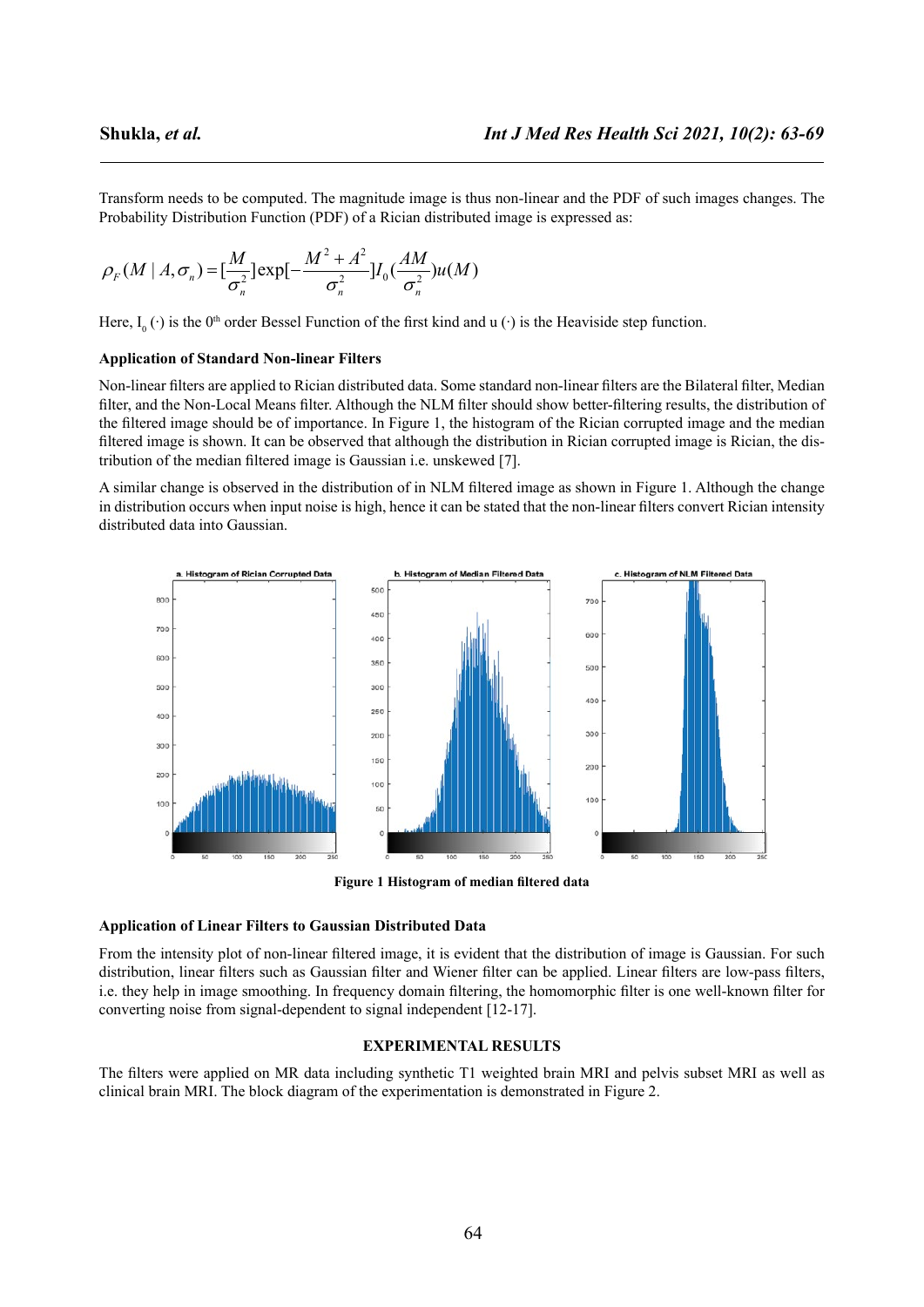

**Figure 2 Research flow diagram**

# **Application of Non-linear Filters to Rician Distributed MR Images**

The very general non-linear filters applied to MR data are Bilateral, Median, and Non-Local Means filters. In Table 1, we compare the filters using PSNR, RMSE, SSIM, and entropy.

|  |  |  |  | Table 1 Image quality indices comparison |
|--|--|--|--|------------------------------------------|
|--|--|--|--|------------------------------------------|

| $\frac{0}{0}$   |      | PSNR   | <b>PSNR</b>                  | <b>PSNR</b> | <b>PSNR</b>                                                                                                                                | <b>SSIM</b> |   | <b>SSIM SSIM</b> |       |                                          | <b>SSIM RMSE RMSE</b>                                               | <b>RMSE RMSE</b> |               | Entr-  | Entr-               | Entr-                  | Entr-                                     |
|-----------------|------|--------|------------------------------|-------------|--------------------------------------------------------------------------------------------------------------------------------------------|-------------|---|------------------|-------|------------------------------------------|---------------------------------------------------------------------|------------------|---------------|--------|---------------------|------------------------|-------------------------------------------|
| N               | σ    |        | 2                            | 3           | 4                                                                                                                                          |             | 2 | 3                | 4     |                                          |                                                                     | 3                |               | opy 1  | opy 2               | opp3                   | opy 4                                     |
|                 |      |        |                              |             | $(0.1 \ 0.215 \ 63.3644 \ 64.1511 \ 37.4921 \ 60.4492 \ 0.9995 \ 0.9996 \ 0.9858 \ 0.9986 \ 0.1731$                                        |             |   |                  |       |                                          | 0.1581                                                              | 3.4036           | 0.2421        | 6.1327 |                     |                        | $6.1214$ 6.0695 6.0945                    |
| 0.2             | 0.43 |        |                              |             | 53.2829   53.3196   37.4249   52.2469   0.9906   0.9908   0.9769   0.9751   0.5526                                                         |             |   |                  |       |                                          | 0.5502                                                              | 3.43             | 0.6226        | 6.2407 |                     |                        | $6.2408$ 6.2025 6.0453                    |
|                 |      |        |                              |             | $(0.5 \, \, 1.075 \, \, 46.3603 \, \, 46.3627 \, \, 37.1743 \, \, 47.8376 \, \, 0.9498 \, \, 0.9498 \, \, 0.947 \, \, 0.9688 \, \, 1.2261$ |             |   |                  |       |                                          | 1.2258                                                              | 3.5304           | 1.0343        |        |                     |                        | $6.3641$   $6.3628$   $6.1804$   $6.0697$ |
| $\overline{1}$  |      |        | 2.15 40.5025 40.5047 36.4027 |             |                                                                                                                                            |             |   |                  |       | 41.29 0.8714 0.8715 0.8781 0.8711 2.4067 | 2.406                                                               |                  | 3.8584 2.1981 |        |                     |                        | $6.5638$   $6.5636$   $6.3244$   $6.0314$ |
|                 |      |        |                              |             | $1.5$   3.225   37.0647   37.0646   35.4395   38.3862   0.8145   0.8145   0.8307   0.8327   3.5752   3.5753                                |             |   |                  |       |                                          |                                                                     | 4.3109           | 3.0707        |        |                     |                        | $6.7046$ 6.7043 6.4508 6.0218             |
| 2               | 4.3  |        | 34.5535  34.5533   34.3491   |             | 36.176                                                                                                                                     |             |   |                  |       |                                          | $0.793 \mid 0.8047 \mid 0.7803 \mid 0.7951 \mid 6.5376 \mid 5.3018$ | 3.8672           | 5.9307        |        |                     |                        | $4.5342$   6.2175   6.5457   6.3781       |
|                 |      |        |                              |             | 2.5 5.375 32.8331 34.8012 32.0372 33.8336 0.7716 0.7834 0.7599 0.7741 5.8195 5.6396                                                        |             |   |                  |       |                                          |                                                                     | 6.3779           | 5.1863        | 6.6137 | $6.2146 \mid 6.619$ |                        | 6.354                                     |
| 3               | 6.45 | 31.962 |                              |             | 33.5621   31.3222   32.8648   0.7547   0.7696   0.7444   0.7606   6.4334                                                                   |             |   |                  |       |                                          | 5.351                                                               | 6.9252           | 5.7983        | 6.6629 |                     | $6.1612$ 6.6606 6.2811 |                                           |
| $\overline{4}$  | 8.6  |        |                              |             | 30.4385   31.4343   30.0362   30.9984   0.7294   0.7472   0.7221                                                                           |             |   |                  | 0.738 | 7.6668                                   | 6.8364                                                              | 8.0303           | 7.1882        | 6.7507 |                     |                        | $6.2916$ 6.7518 6.4188                    |
| 5               |      |        |                              |             | 10.75 28.9618 29.5547 28.7183 29.2664 0.7081 0.7278 0.7041 0.7179                                                                          |             |   |                  |       | 9.0876                                   | 8.488                                                               | 9.346            | 8.7744        |        |                     |                        | 6.8196 6.3177 6.8116 6.4328               |
| 10 <sup>1</sup> |      |        |                              |             | 21.5 23.7454 23.7196 23.8307 23.6817 0.6177 0.6424 0.6319 0.6351 16.568 16.6173 16.4061                                                    |             |   |                  |       |                                          |                                                                     |                  | 16.69         |        |                     |                        | 7.0142 6.455 6.9762 6.5416                |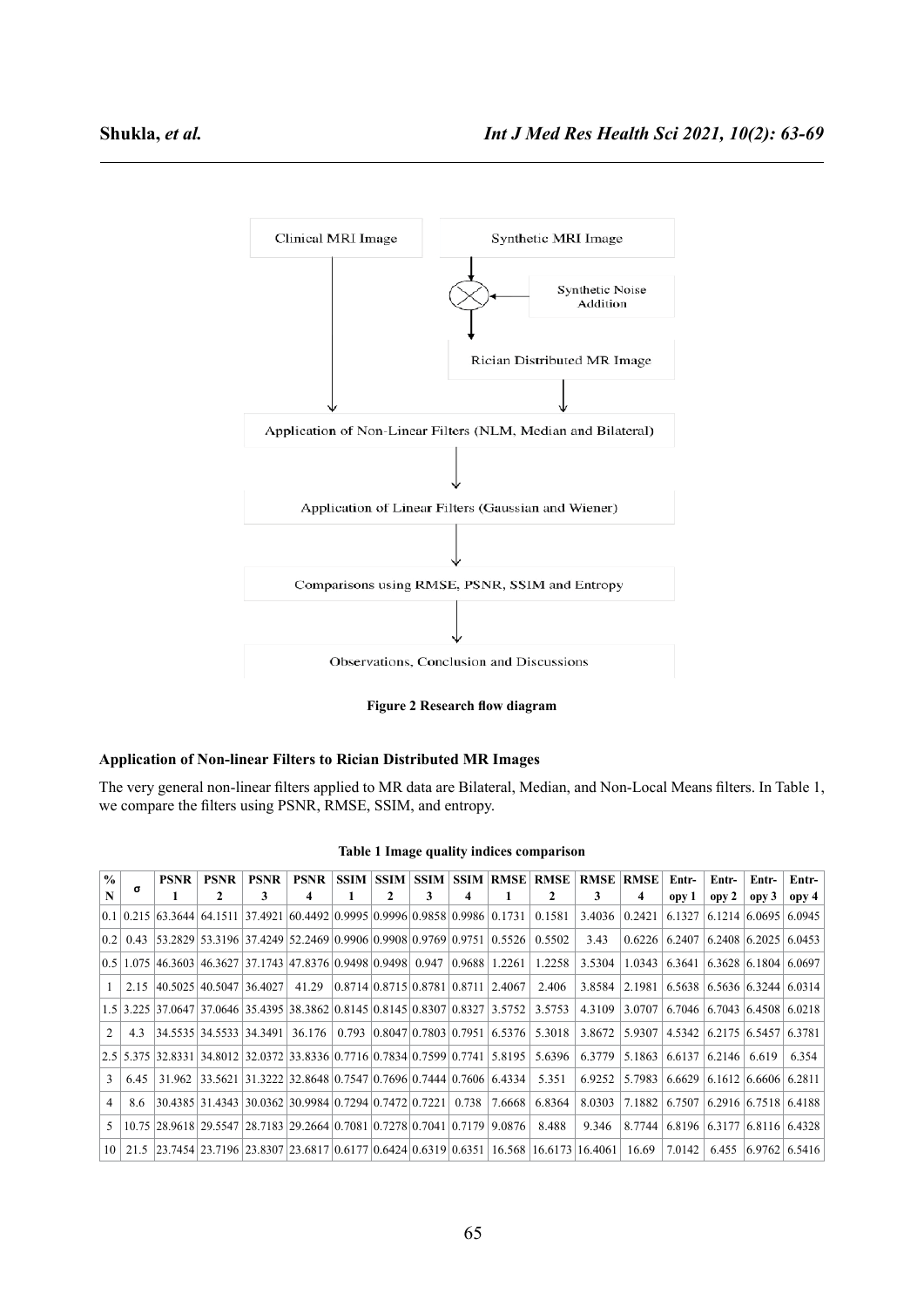In Table 1, PSNR of Rician corrupted and the original image is PSNR 1, bilateral filtered and the original image is PSNR 2, median filtered and the original image is PSNR 3 and that of NLM filtered and the original image is PSNR 4. Similar terminologies are used for RMSE, SSIM, and entropy. It can be noted that the NLM filter gives better results than the other non-linear filters.

In Figure 3, it can be observed that the Rician distribution upon application of non-linear filters tends to unskewed normal distribution. Since the distribution is now normal, we apply linear filters such as Gaussian and Wiener filters.



**Figure 3 T1 weighted brain MR after applications of filters**

# **Linear Filters to Gaussian Distributed Data to Synthetic Brain MR Images**

Linear filters such as Gaussian and Wiener filters are applied to non-linear filtered MR images. In Table 2, PSNR 5, PSNR 6, PSNR 7, PSNR 8 represent the Peak Signal to Noise Ratio (PSNR) of Gaussian filter applied to Median filtered image, Gaussian filter applied to NLM filtered image, Wiener filter applied to Median filtered image, Wiener filter applied to NLM filtered image concerning the original image. Other parameters such as SSIM, RMSE, and Entropy follow the same terminology. The corresponding filtered image can be seen in Figure 3e, Figure 3f, Figure 3g, and Figure 3h respectively. In Table 2, the combination of an application of Gaussian filter on NLM filter gives the best results. This can be observed in RMSE, SSIM, PSNR, and Entropy.

| $\frac{0}{0}$ | PSNR | <b>PSNR</b> | <b>PSNR</b>                                                                                                                                                                                                                                                                                                                       | <b>PSNR</b> |  |  | <b>ISSIM ISSIM ISSIM ISSIM RMSE RMSE RMSE</b> |        | <b>RMSE</b>                                                                      | Entr- | Entr- | Entr-           | Entr-             |
|---------------|------|-------------|-----------------------------------------------------------------------------------------------------------------------------------------------------------------------------------------------------------------------------------------------------------------------------------------------------------------------------------|-------------|--|--|-----------------------------------------------|--------|----------------------------------------------------------------------------------|-------|-------|-----------------|-------------------|
|               |      |             |                                                                                                                                                                                                                                                                                                                                   |             |  |  |                                               |        |                                                                                  | opp 5 | ору 6 | $_{\rm  $ opy 7 | opy 8             |
|               |      |             | $\vert 0.1 \vert 0.215 \vert 35.8763 \vert 42.8023 \vert 34.3477 \vert 38.0867 \vert 0.9799 \vert 0.9946 \vert 0.9629 \vert 0.9777 \vert 4.0994$                                                                                                                                                                                  |             |  |  | 1.8468                                        | 4.8883 | $\vert 3.1784 \vert 6.1357 \vert 6.171 \vert$                                    |       |       |                 | $(6.2003)$ 6.2379 |
|               |      |             | $\vert 0.2 \vert 0.43 \vert 35.8287 \vert 42.5104 \vert 34.3162 \vert 38.0042 \vert 0.9704 \vert 0.9705 \vert 0.9527 \vert 0.9561 \vert 4.122 \vert 0.9704 \vert 0.9705 \vert 0.9527 \vert 0.9561 \vert 0.9561 \vert 0.922 \vert 0.9561 \vert 0.9561 \vert 0.9561 \vert 0.9561 \vert 0.9561 \vert 0.9561 \vert 0.9561 \vert 0.95$ |             |  |  | 1.9099                                        | 4.9061 | $\vert 3.2087 \vert$ $\vert 6.2613 \vert 6.0846 \vert 6.3219 \vert 6.2169 \vert$ |       |       |                 |                   |
|               |      |             | $\vert 0.5 \vert 1.075 \vert 35.6946 \vert 42.1252 \vert 34.1252 \vert 37.8693 \vert 0.943 \vert 0.9662 \vert 0.9284 \vert 0.9493 \vert 4.1861$                                                                                                                                                                                   |             |  |  | 1.9965                                        |        | $ 4.9626 \t 3.2589 \t 6.211 \t 6.1227 \t 6.1227 \t 6.1884$                       |       |       |                 |                   |
|               |      |             | $\left  \frac{2.15}{2.5} \right $ 35.1602 39.8923 33.8189 36.9798 0.8736 0.8712 0.8592 0.8585 4.4517 2.5818                                                                                                                                                                                                                       |             |  |  |                                               | 5.1951 | 3.6103 6.3482 6.1004 6.3883 6.224                                                |       |       |                 |                   |

|  |  |  |  | <b>Table 2: Image Quality Indices Comparison</b> |
|--|--|--|--|--------------------------------------------------|
|--|--|--|--|--------------------------------------------------|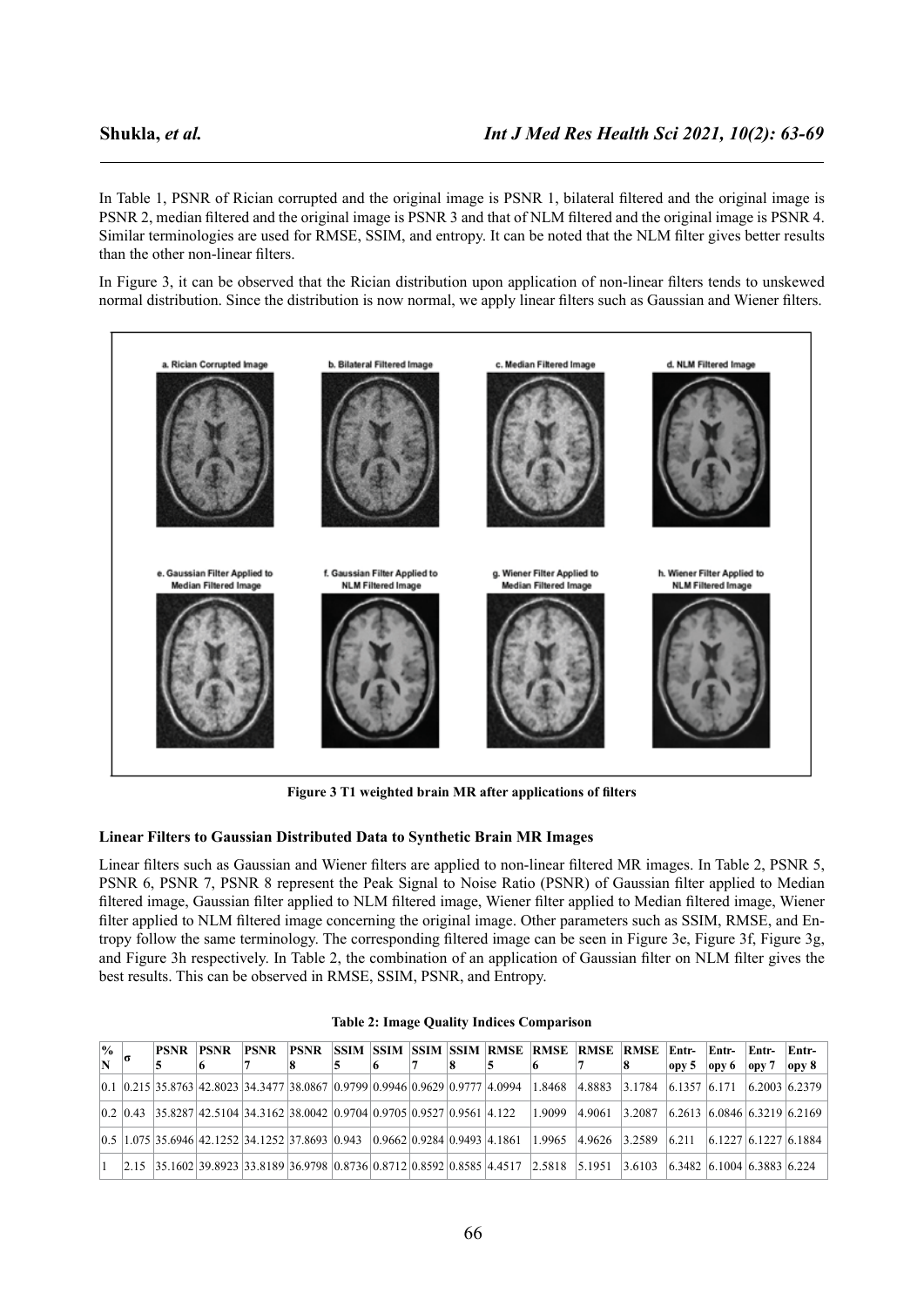|                 |     | $ 1.5 $ 3.225 34.4765 38.12 |  |  |  |  | $\left  \frac{33.306}{36.0809} \right  0.8261 \left  \frac{0.8337}{0.8125} \right  0.8225 \left  4.8163 \right  3.1662 \left  5.5111 \right  4.0114 \left  6.4609 \right  6.0559 \left  6.4784 \right  6.2131$ |                                                                                |                                  |              |               |
|-----------------|-----|-----------------------------|--|--|--|--|----------------------------------------------------------------------------------------------------------------------------------------------------------------------------------------------------------------|--------------------------------------------------------------------------------|----------------------------------|--------------|---------------|
| $\vert 2 \vert$ | 4.3 |                             |  |  |  |  | $\left 33,6423\right 36.3828\left 32,6686\right 35.0008\left 0.7935\right 0.8059\left 0.7811\right 0.7964\left 4.7738\right 4.7739\left 4.8875\right $                                                         | $\vert 3.9604 \vert \vert 6.8174 \vert 6.8175 \vert 6.1701 \vert 6.6882 \vert$ |                                  |              |               |
|                 |     |                             |  |  |  |  | $\left  \frac{2.5}{5.375} \right $ 32.8558 32.5884 33.2467 34.4011 0.7336 0.7336 0.7727 0.7781 5.9857 5.9857 5.5489                                                                                            | $ 4.8583 \t  6.9116 \t  6.9115 \t  6.6166 \t  6.2172 \t $                      |                                  |              |               |
| 3               |     |                             |  |  |  |  | $(6.45 \quad 30.9699 \quad 30.9704 \quad 32.2764 \quad 33.0409 \quad 0.7012 \quad 0.7013 \quad 0.7549 \quad 0.7619 \quad 7.0119 \quad 7.2114 \quad 6.2047$                                                     | 5.6819                                                                         | $6.9921$ 6.992                   |              | 6.6933 6.2075 |
| $\vert$ 4       | 8.6 |                             |  |  |  |  | $\left  \frac{28.5065}{28.5063} \right  \frac{30.5747}{31.0216} \right  0.6458 \left  0.6457 \right  0.7266 \left  0.7393 \right  9.5767$ $\left  9.5769 \right  7.5475$                                       | 7.169                                                                          | $\vert 7.1051 \vert 7.105 \vert$ | 6.7768 6.298 |               |
| 5               |     |                             |  |  |  |  | $(10.75 \, 26.4889 \, 26.489 \, 28.9482 \, 29.2535 \, 0.5928 \, 0.5927 \, 0.7005 \, 0.7185 \, 12.0808 \, 12.0806 \, 9.1019 \, 8.7875 \, 7.1997 \, 7.1998 \, 6.8677 \, 6.3353$                                  |                                                                                |                                  |              |               |
|                 |     |                             |  |  |  |  | 10 21.5 20.5242 20.5241 23.726 23.8105 0.4006 0.4006 0.5949 0.6331 24.0066 24.0066 16.6051 16.4442 7.4355 7.4344 7.0517 6.4865                                                                                 |                                                                                |                                  |              |               |

It should be noted that SSIM 6 in Table 2 shows better results than SSIM 4 in Table 1. Hence, it can be concluded that a linear combination of Linear Gaussian Filter and non-linear NLM filter gives the best results.

# **Application of Linear Combination of Gaussian and NLM Filter to Clinical MR Images**

In the last subsection, it was concluded that a linear combination of non-linear NLM Filter and linear Gaussian filter gives best better results for synthetic MR images. This combination of filters is now applied to clinical images. As a demonstration, all the non-linear filters and combination is applied to the preliminary clinical image (Figure 4).



**Figure 4 Clinical brain MR after applications of filters**

The study was performed on 40 clinical images. The Structural Similarity Index (SSIM) of randomly selected 10 images is tabulated in Table 3. The terminologies are the same as in Tables 1 and 2. It can be noted that similar observations can be seen on clinical images, as on synthetic images. Experimentation on clinical images is challenging because of the absence of ground truth. The non-linear NLM filter works best as compared to the Bilateral and Median filter, while a linear combination of NLM and Gaussian filter gives satisfactory results. This can be interpreted using SSIM values in Table 3 and visually analysed using the corresponding line plot as in Figure 5.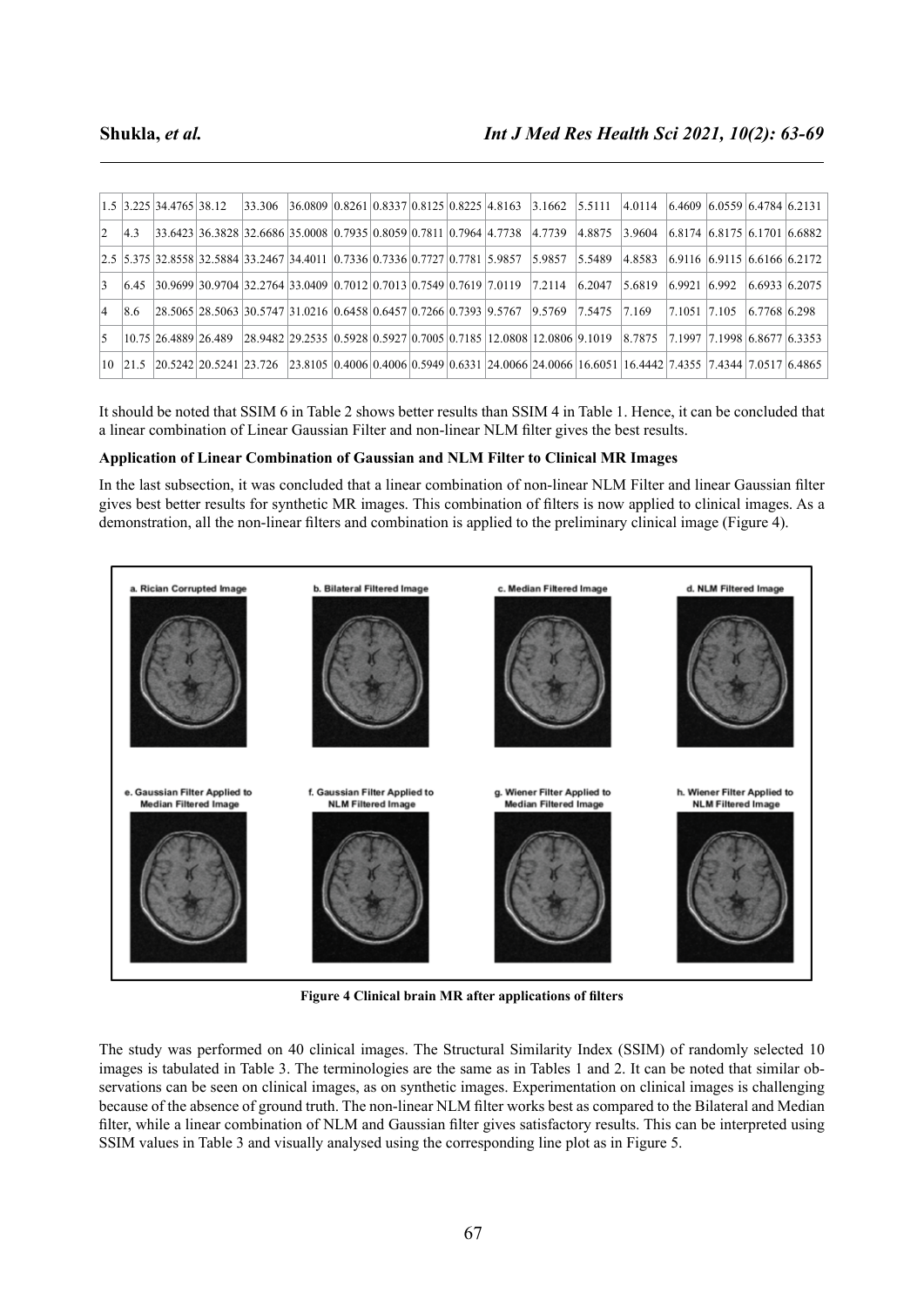| #              | SSIM <sub>2</sub> | SSIM <sub>3</sub> | SSIM <sub>4</sub> | SSIM <sub>5</sub> | SSIM <sub>6</sub> | SSIM <sub>7</sub> | SSIM <sub>8</sub> |
|----------------|-------------------|-------------------|-------------------|-------------------|-------------------|-------------------|-------------------|
| 1              | 0.9232            | 0.9105            | 0.939             | 0.9031            | 0.9368            | 0.8707            | 0.8938            |
| $\overline{c}$ | 0.976             | 0.9293            | 0.992             | 0.9175            | 0.9799            | 0.9001            | 0.9384            |
| 3              | 0.9764            | 0.8529            | 0.9883            | 0.8436            | 0.976             | 0.8271            | 0.9319            |
| $\overline{4}$ | 0.9698            | 0.9545            | 0.9923            | 0.9465            | 0.9846            | 0.9401            | 0.9659            |
| 5              | 0.9784            | 0.9715            | 0.9996            | 0.9644            | 0.9948            | 0.9472            | 0.9725            |
| 6              | 0.9841            | 0.9201            | 0.9906            | 0.9032            | 0.9773            | 0.8795            | 0.9287            |
| $\tau$         | 0.9776            | 0.9626            | 0.9974            | 0.956             | 0.9912            | 0.9427            | 0.9678            |
| 8              | 0.9904            | 0.9798            | 0.9992            | 0.9749            | 0.9957            | 0.9689            | 0.9854            |
| 9              | 0.9893            | 0.9684            | 0.9987            | 0.9622            | 0.9933            | 0.9493            | 0.9694            |
| 10             | 0.9752            | 0.9468            | 0.9877            | 0.9348            | 0.9785            | 0.9183            | 0.9493            |

**Table 3 Noise level** *vs***. SSIM of filtered brain images**



**Figure 5 Structural similarity index of clinical MR Images concerning table 3**

# **CONCLUSION**

Due to signal dependency of Rician noise, non-linear filtering is preferred. In this research work, standard non-linear filters such as Bilateral filter, Median filter, and NLM filters are applied to synthetic as well as clinical brain MR data. It is observed that the NLM filter works best when compared to other non-linear filters. It was also observed that upon application of non-linear filters, the distribution of the MR data tends to be Gaussian. Hence further experiments were performed by applying a linear combination of non-linear and linear filters and it was observed that NLM and Gaussian filter in series gives SSIM values closest to unity. But in the case of clinical MR images, the NLM filter gives the best results while the NLM-Gaussian filter gives acceptable results. This was validated by computing the standard image quality parameters.

### **DECLARATIONS**

### **Conflict of Interest**

The authors declared no potential conflicts of interest with respect to the research, authorship, and/or publication of this article.